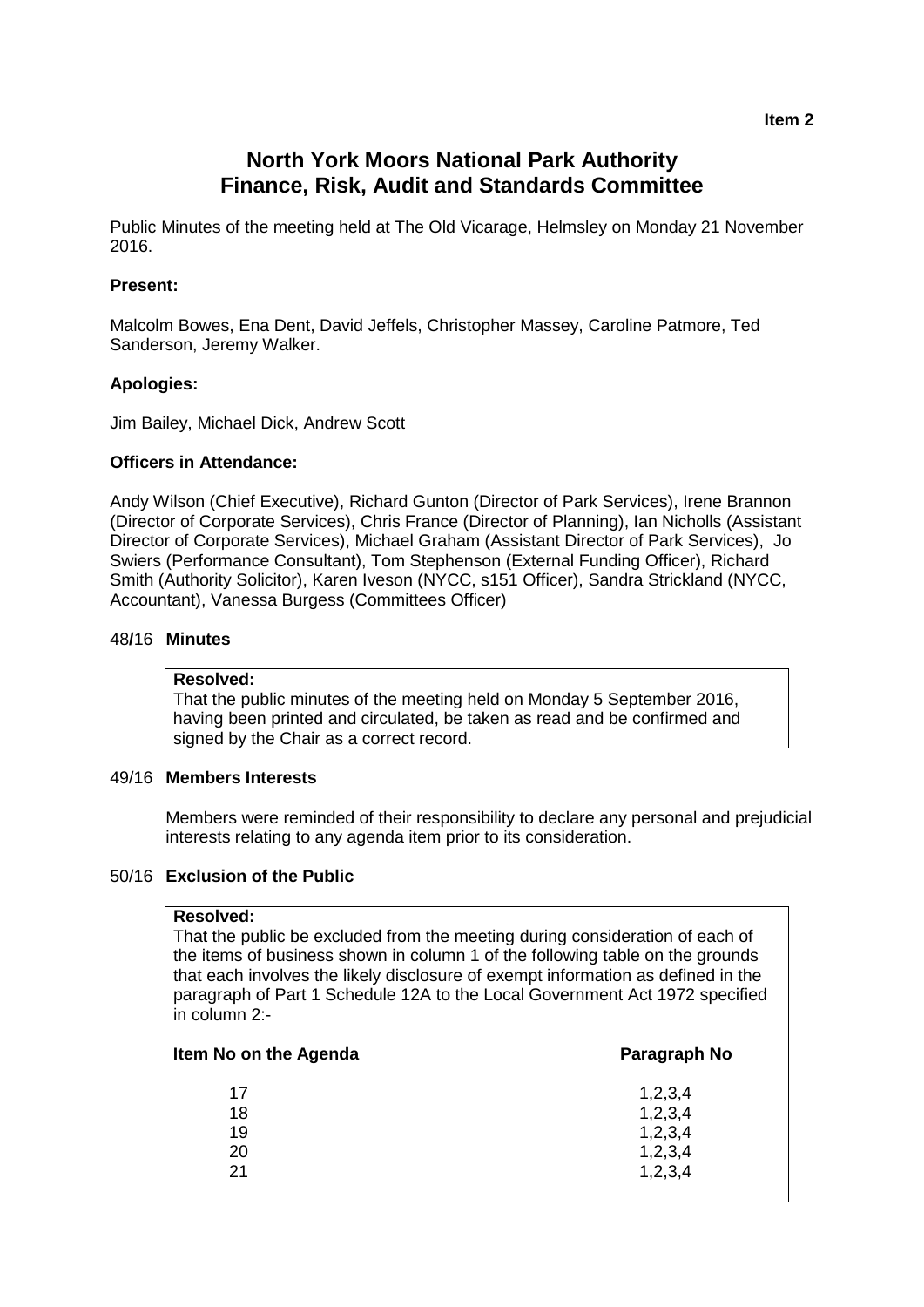# 51/16 **Annual Audit Letter**

#### Considered:

The report of the Director of Corporate Services.

Karen Iveson, reported a good result and expressed her thanks to Irene Brannon and the Finance Team for all their hard work. Andy Wilson thanked KPMG. Members also expressed their thanks to all concerned.

**Resolved:** Members accepted the content of the report and **Appendix**.

### **Ena Dent arrived at 10.10am**

### 52/16 **Changes to the Arrangements for the Appointment of External Auditors**

Considered:

The report of the S151 Officer.

Andy Wilson informed members that the Authority had hoped there might be an option to appoint a small/local company, but in reality 'a sector-led body' seems the best option, though cost needs to be a consideration.

Karen Iveson explained to members how 'a sector-led body' would operate, saying that PSAA would appoint following a procurement exercise. Karen informed members that due to the Authority having "Stewardship of Public Funds" it was right that the Authority didn't appoint its own Auditor.

Members commented on the following:

- Procurement should offer a competitive price
- Possibility of shared Auditors across a number of NP's, help to keep costs down
- Option to review if Authority/Auditor relationship doesn't work well

**Action:** Karen Iveson agreed to flag these points with PSAA on behalf of the Authority.

As the LGA would be carrying out the negotiations, Andy Wilson said it was important for the Authority to try and make sure that costs to larger Authorities weren't applied to our smaller organisation. Irene Brannon informed members that colleagues in other NP's had been contacted as the Authority thought a joint approach would be useful.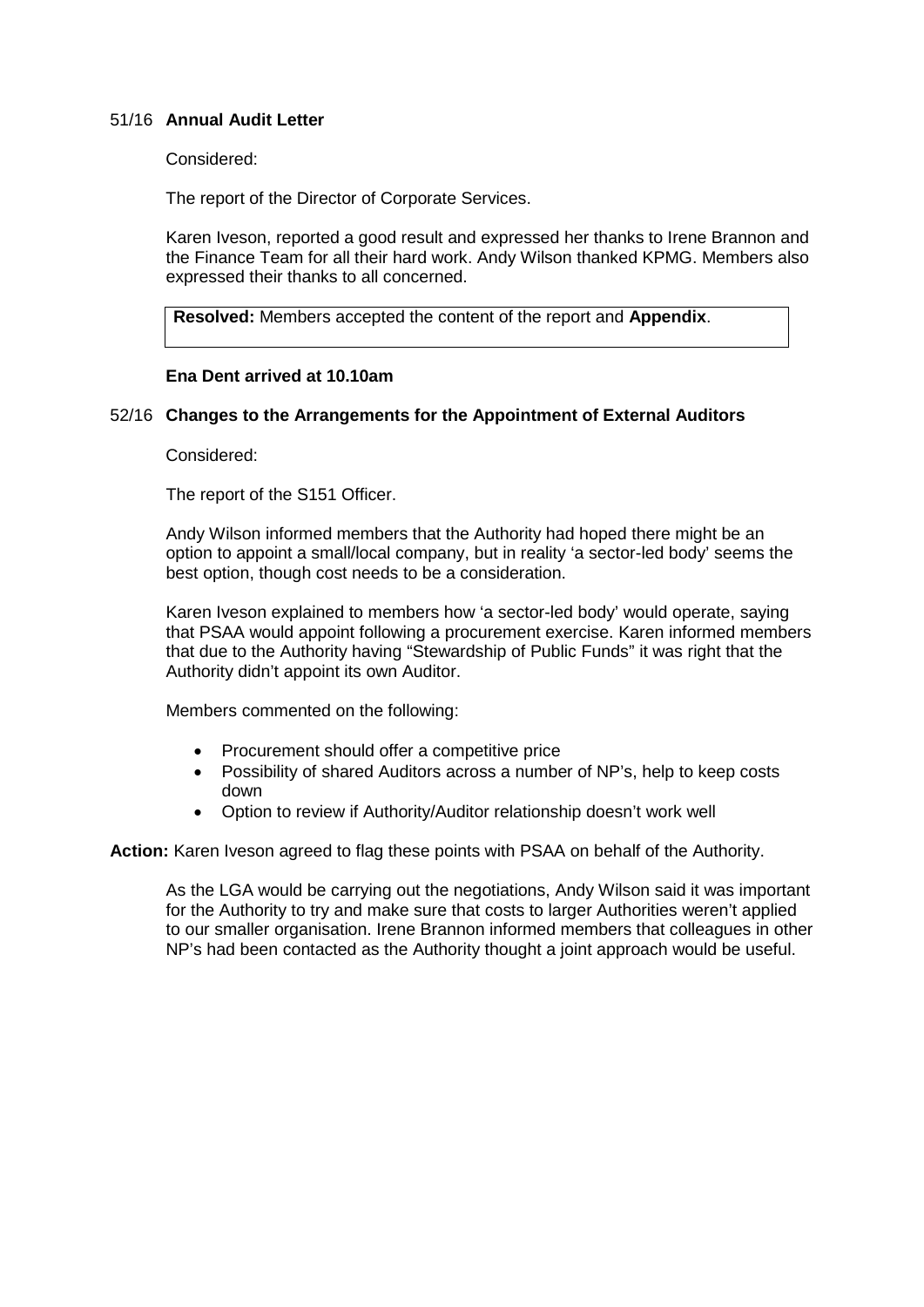# **Christopher Massey declared a non-prejudicial interest in LGA**

**Resolved:** Members noted the appointment of KPMG LLP as the Authority's Auditors for the financial year 2017/18.

Subject to confirmation of the proposals by the Local Government Association, it is recommended that this Committee recommend to full-Authority in December that North York Moors National Park Authority opt-in to 'a sector-led body' for the appointment of external auditors where the current transitional arrangements expire.

Members resolved that Officers should endeavour to ensure that the PSAA Ltd procurement process is clear about the requirements for the audit of National Park Authorities. In particular Members would like to make the following points:

- that the costs should demonstrate value for money and cost savings,
- ideally there is merit in appointing the same auditor to a number of National Park Authorities
- and clarification of processes to be followed if the Authority is not satisfied with auditor performance during the five year term.

### 53/16 **Finance Update**

Considered:

The report of the Accountant NYCC.

Sandra Strickland updated members stating that due to additional items of spend being made to offset underspend, the Authority was now predicting a small overspend. Meetings had taken place with budget holders and a number of projects had now been re-profiled. A brief discussion followed on predicted outturn, though Members were informed that they would be given a more detailed update on outturn at February FRASC. Irene Brannon reminded committee members that the figures being discussed only represented the first 6 months of the current financial year, and Members would be given a more detailed assessment later in the year.

Members commented/asked the following:

- Greater spend on bridleway project was good news, but would there be more spend generally on RoW?
- Spend on toilets/ability to join grant scheme concern.
- Is the Authority under increasing pressure to come in on budget?
- Village caretakers (PC's) funding reductions
- Underspend on Natural Environment Grants challenging, ongoing problem
- 40 k New equipment costs concern

Officers explained that there had been an underspend on toilets last year; the Authority was able to maintain standards with less budget. There would be no extra money in general for RoW, all current funding will be spent, and the extra money was for 1 specific bridleway project.

Irene Brannon advised members that budget holders had been informed that funds would be reallocated if they weren't spent. Also, with regard to Village Caretakers, more money had been made available initially, but there had been very little uptake from PC's. Greater communication needed to take place.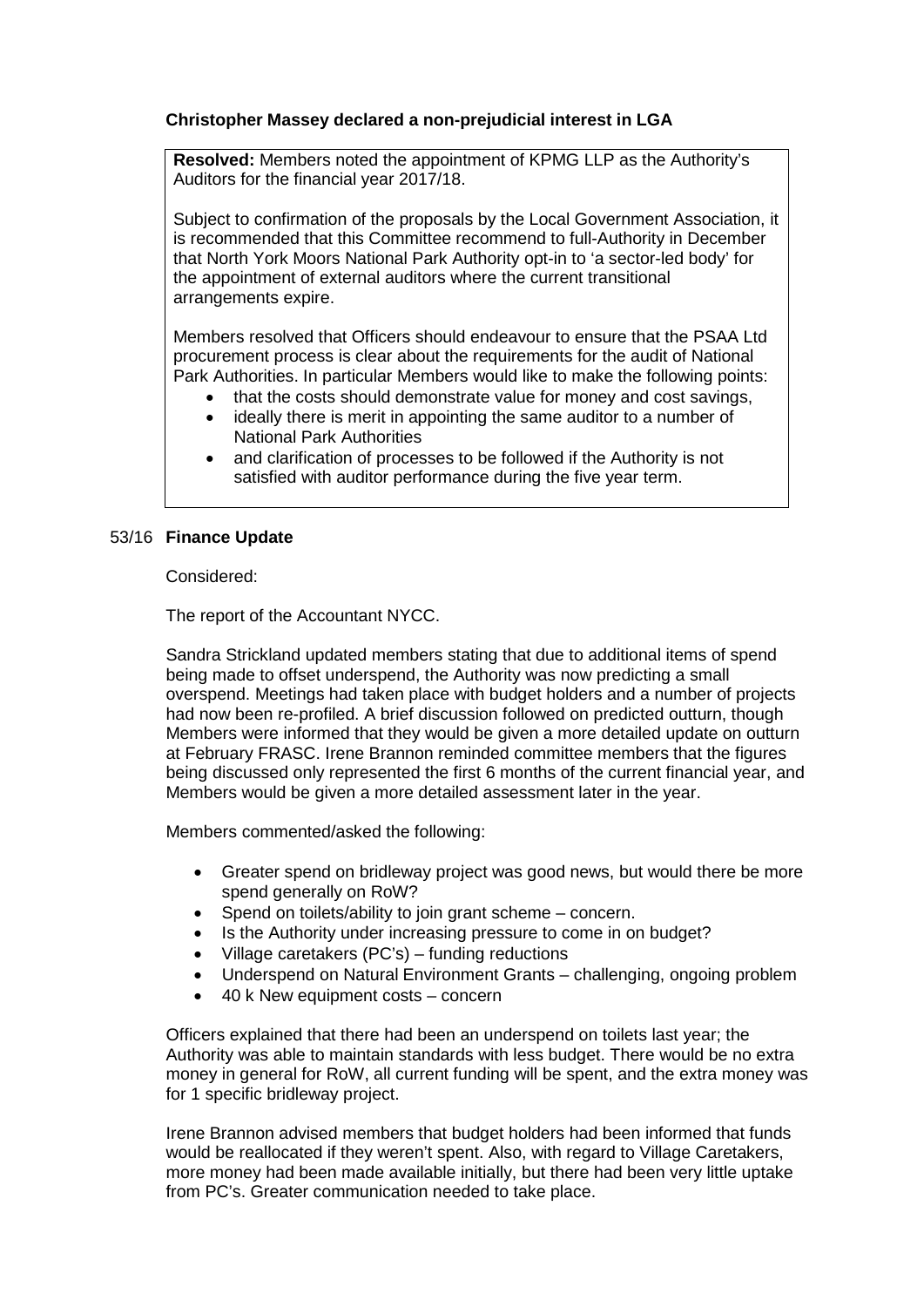With regard to the Natural Environment underspend, the Chief Executive explained to members that Grant publicity can take place at different points in the year, the profile would be changed for next year to bring spending forward.

**Action:** Officers to provide members with more detailed information on Natural Environment underspend at February FRASC.

Irene Brannon informed members that the £40k equipment costs were to cover two items; the replacement of a pickup truck and the purchase of a digger. Irene went on to advise members that, concerning spend on toilets, more capital money would be available later in the year for refurbishments. Grants will also continue to be given to PC's to maintain toilets and money would be included in the next Business Plan to carry this on in the future. Irene informed members that there were now signs that the Authority's rate of spend was increasing.

**Action:** Officers to check on scheme re: toilets and PC's and advise Parish member Mr Ted Sanderson.

**Resolved:** Members noted the content of the report and requested that Officers update members in relation to Natural Environment underspend and expenditure on toilets at February FRASC.

# 54/16 **Business Plan Financial Resources**

Considered:

The report of the Director of Corporate Services

Irene Brannon updated members:

- Further work been carried out since Oct NPA meeting
- Pension fund, more detail to be provided to members in the New Year.
- Ryevitalise Project draft figures included
- Reserves currently at £1.9 million

Some discussion followed on the mid-term financial strategy assumptions. Andy Wilson advised members that the figures shown were to help the Authority better plan, have a better grasp of how the organisation may change/what the financial demands might be.

Members commented on the following:

- York Potash S106 monies being 'passported' to other organisations
- Inflation contingency as part of main budget
- Grants and surveys robustness, value for money

The Chief Executive informed members that the areas of spend in relation to S106 money included; Tourism – via SLA's, some direct funding to Police services, some staffing costs to undertake work. Updated information regarding S106 can be found on the Authority's website.

Regarding Inflation contingency, Irene Brannon informed members that money had been put aside to aid smooth transfers in and transfers out.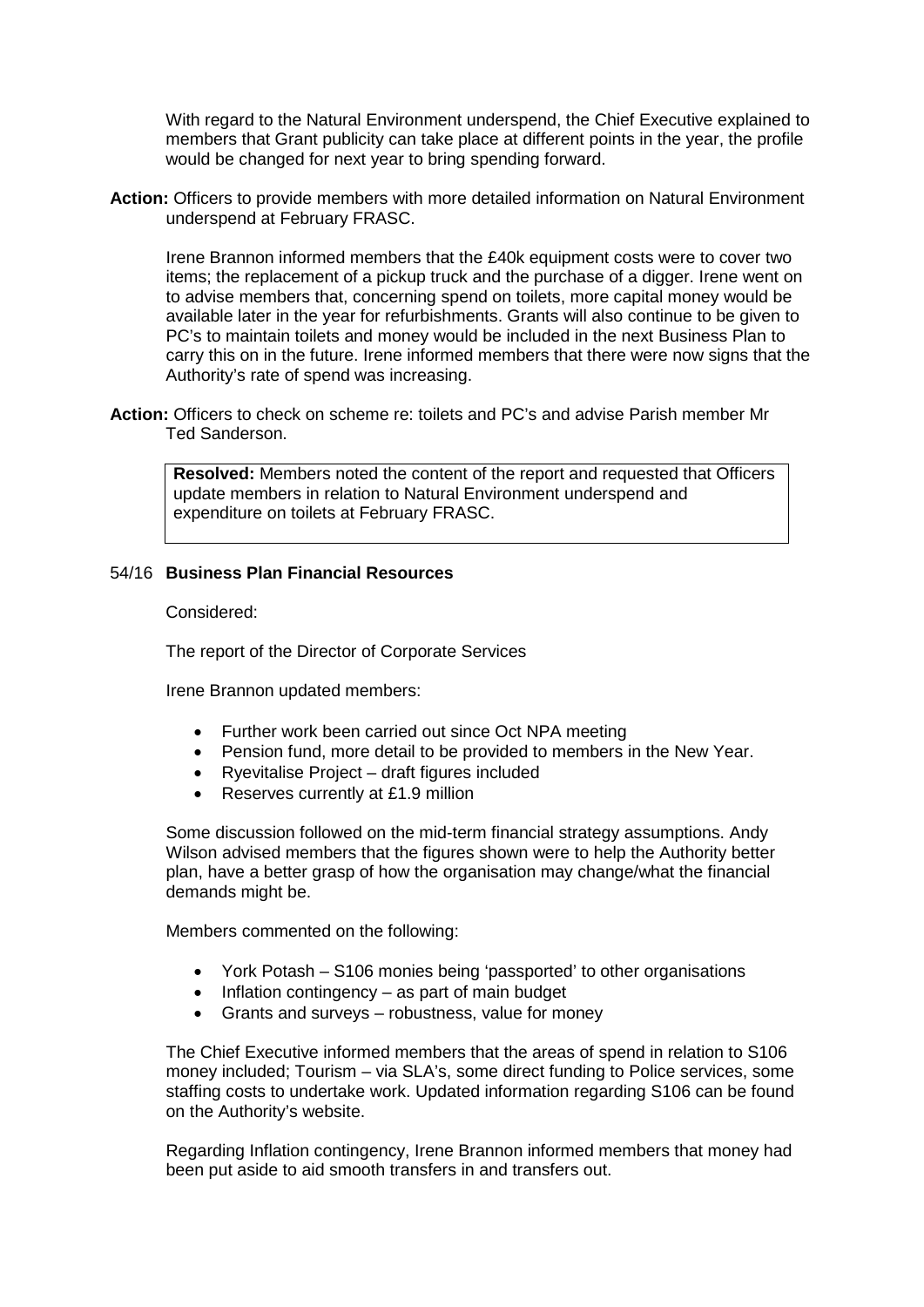**Resolved:** Members commented on the content of the report as detailed above, and

Approved the reserves detailed in paragraph 4, pending final resolution in the full MTFS.

### 55/16 **Mid-Year Treasury Management Review**

Considered:

The report of the S151 Officer

Karen Iveson informed members that returns were currently averaging at 0.64%, which was poor and frustrating. However, NYCC continued to look for opportunities for investment.

Members asked the following:

- Esk hydro power scheme had been a good investment for the NP, had any more work been done to try and find other businesses with related Park purposes in which Authority money might be invested?
- Could the Authority possibly lend money to the NYMNP Trust?

Karen informed members that other businesses hadn't been considered yet, but this was a possibility going forward. So too was the option for the Authority to lend money to itself to invest in projects. Work was also being undertaken at NYCC regarding opportunities via an investment pool.

**Resolved:** the Finance, Risk, Audit and Standards Committee: Noted the position on the Authority's 2016/17 Treasury Management activities up to 30 September 2016.

Approved the revised Prudential Indicators for the period 2016/17 to 2018/19, as set out in **Appendix B** including the revised Prudential Indicator 4 – Authorised Limit for External Debt for 2016/17 of £428.3k.

# 56/16 **External Funding**

#### Considered:

The report of the External Funding Officer and the Director of Conservation

Tom Stephenson updated members, highlighting changes to the report format. He asked members to note one correction to a figure in the table at the bottom of page 51 of the agenda, 124k should read 36k. The Chief Executive and Members thanked Tom for all his time and effort spent improving the report format and asked Tom to pass on thanks to the whole team in relation to the Ryevitalise project.

**Resolved:** Members approved the contents of the report, noting the correction. They noted the changes to the report format and agreed to the current work being done to secure external funding.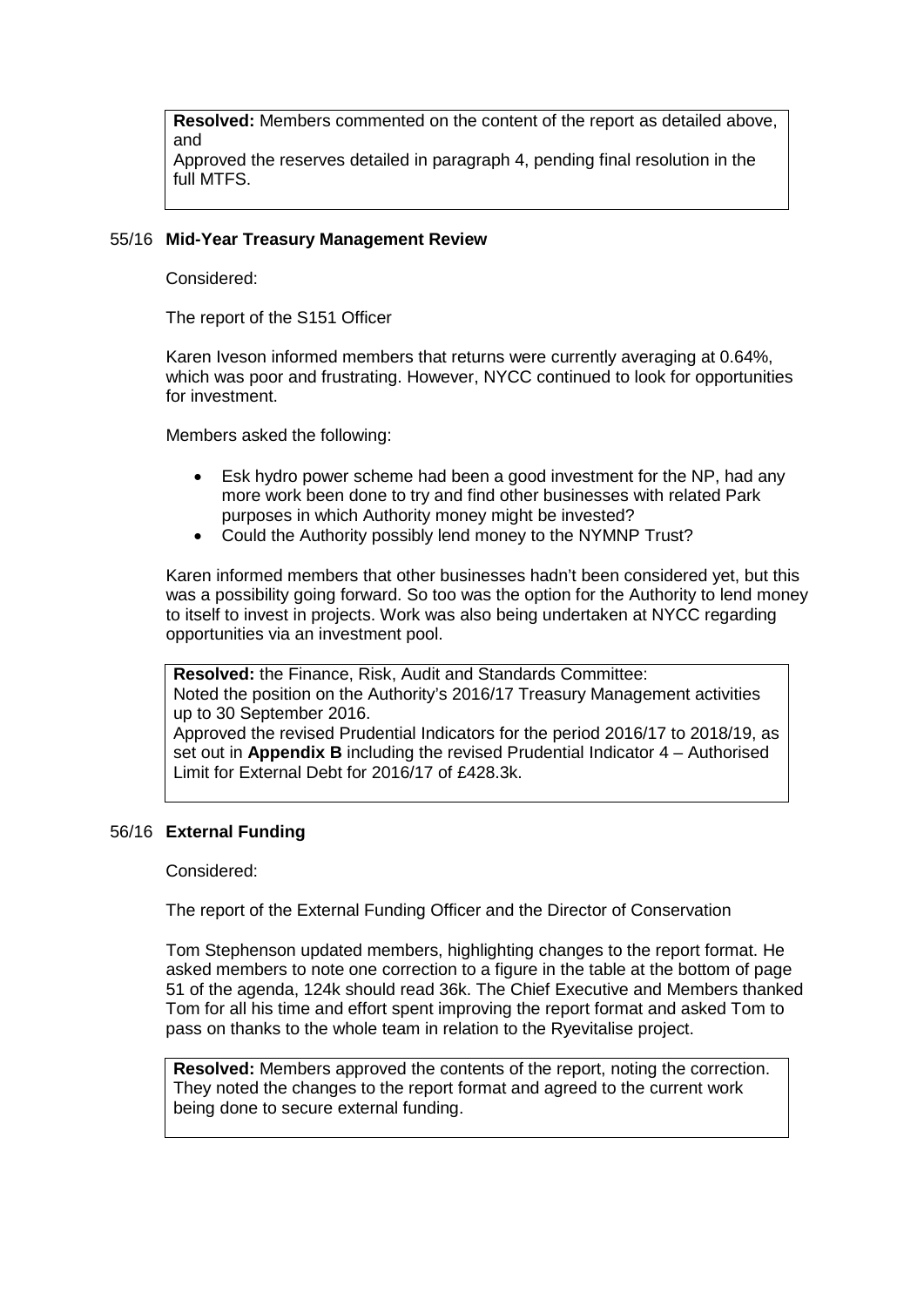# 57/16 **Risk Management Strategy Update**

Considered:

The report of the Assistant Director of Corporate Services

Ian Nicholls updated members:

- Need for sufficient staff to properly resource S106 work
- Volunteer Strategy implications for the Authority and strategic risk
- A full review of strategic risk would be done in Jan 2017 and reported back to FRASC in February.

**Resolved:** Members considered the Risk Register in the light of the contents of paragraph 3.2 – 3.4 and Noted the revised timescale for developing the Business Recovery Plan.

#### 58/16 **Monitoring of Performance Indicators**

Considered:

The report of the Performance Consultant

Jo Swiers updated members.

**Resolved:** Members noted the contents of the report.

#### 59/16 **Performance Framework**

Considered:

The report of the Performance Consultant

Jo Swiers gave members some background information to the work which she and other colleagues had been doing in relation to Performance.

Members commented on three main areas; the importance of scrutiny, development in the NP and the importance of linking PI's to the management plan. Members thought a 1 page update, making use of the traffic light system would be helpful for future presentations.

**Resolved:** Members approved the draft performance framework model as a basis for setting out the Authority's approach to organisational performance management.

#### 60/16 **Further Analysis of Results from the NYMNP 2016 Residents' Survey**

Considered:

The report of the Performance Consultant

Jo Swiers highlighted 2 areas from the Survey: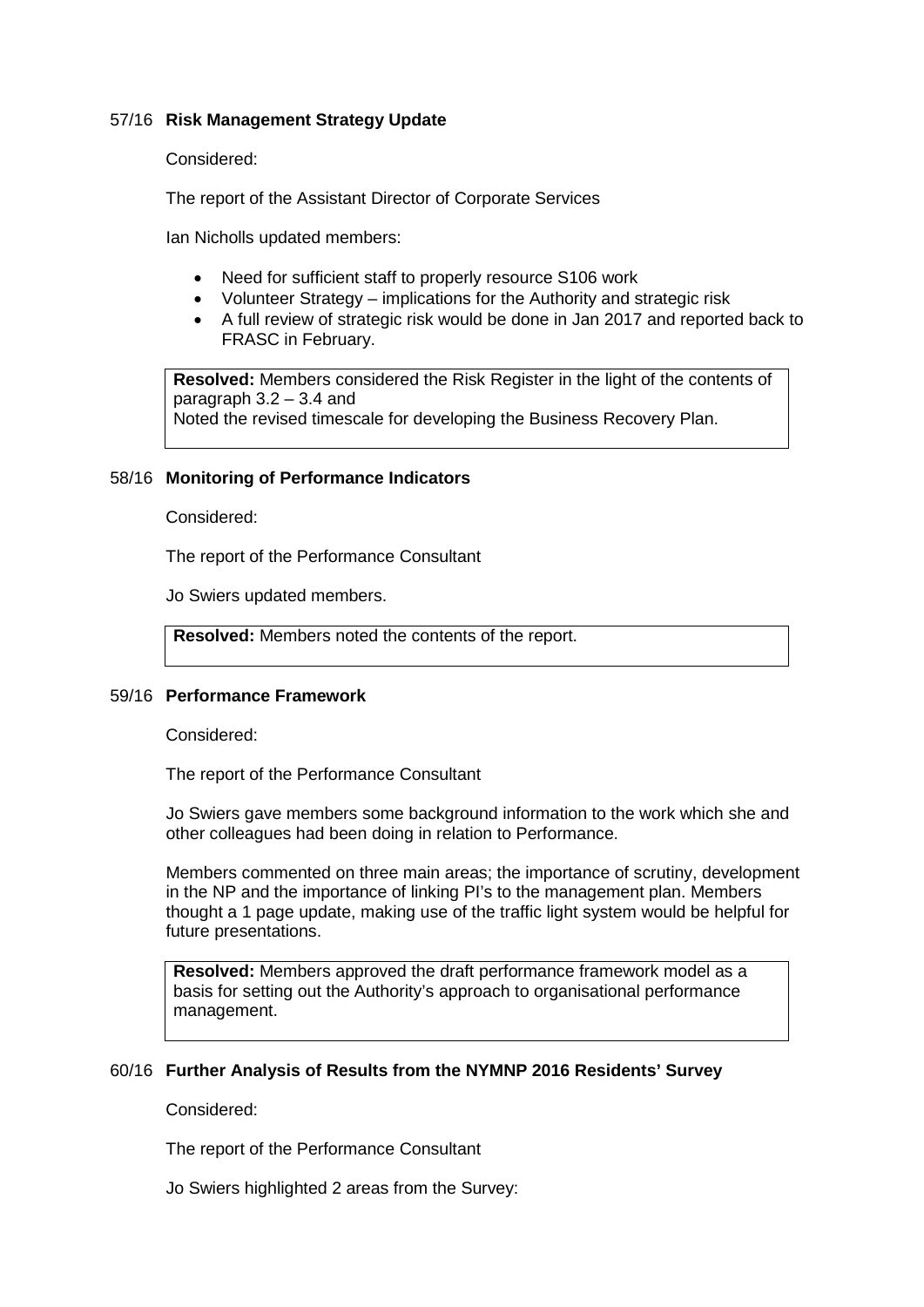- Communication about Authority work improved
- Fairness of decisions on Planning more peopled were dissatisfied, but overall satisfaction with the Planning Service had improved.

**Resolved:** Members noted the results of the survey.

#### 61/16 **Provision of Legal Advice on York Potash Project – Nabarro LLP** Considered:

The report of the Solicitor

The Chief Executive informed members that it was in the Authority's interest to continue with Nabarro, especially as they were in Band 1 chambers.

Members agreed, but asked that the situation be reviewed every 12 months.

**Resolved:** Members authorised Officers to carry out the actions stated at paragraphs 4.1, 4.2 and 4.3 of the report and asked that the situation be reviewed every 12 months.

…….................................................................................................................... (Chair)

6 February 2017